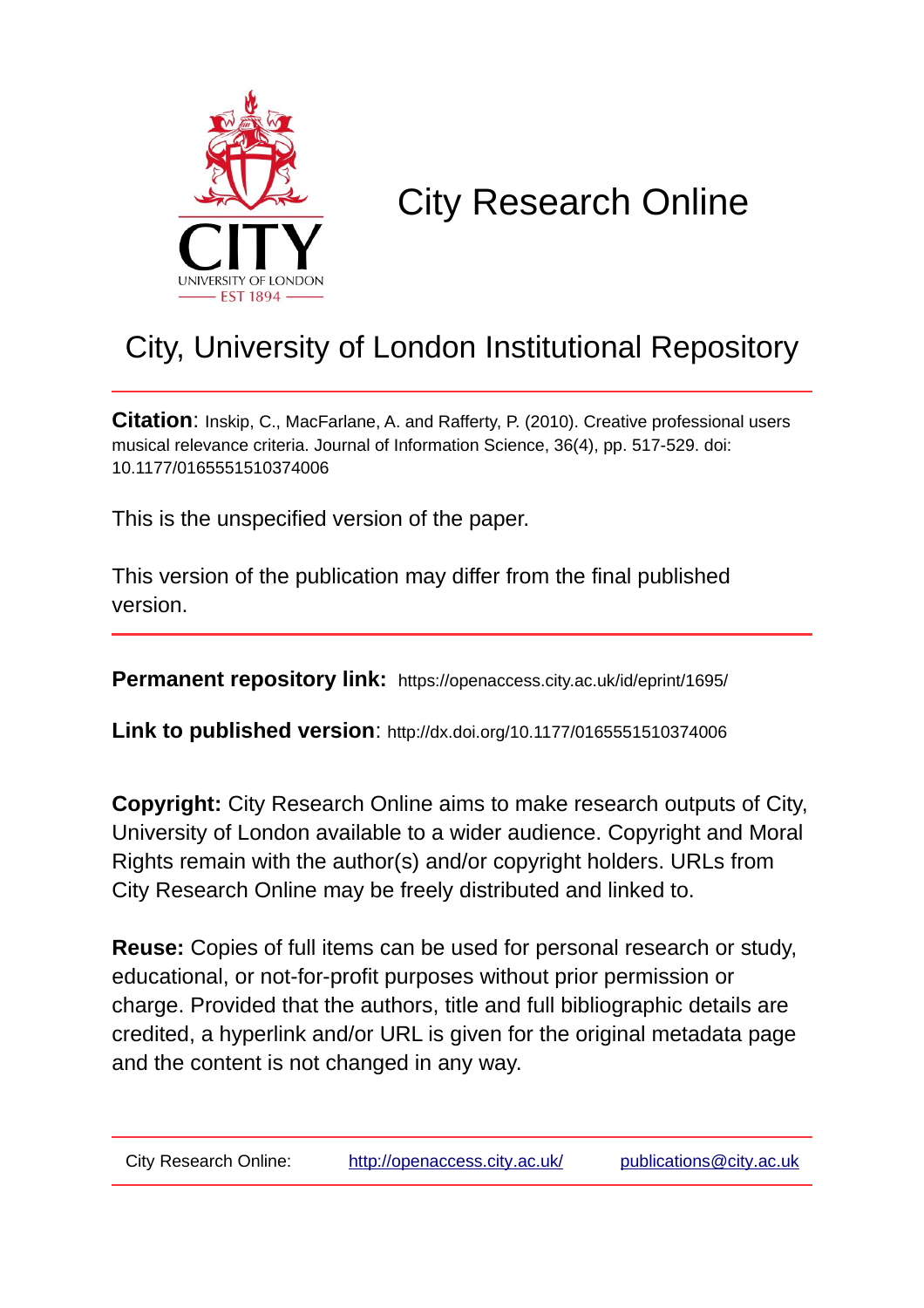# **Creative Professional Users' Musical Relevance Criteria**

**Charlie Inskip**

*Department of Information Science, City University London, UK*

#### **Andy MacFarlane**

*Department of Information Science, City University London, UK*

#### **Pauline Rafferty**

*Department of Information Studies, University of Aberystwyth, Wales*

#### **Abstract**

**Although known item searching for music can be dealt with by searching metadata using existing text search techniques, human subjectivity and variability within the music itself make it very difficult to search for unknown items. This paper examines these problems within the context of text retrieval and music information retrieval. The focus is on ascertaining a relationship between music relevance criteria and those relating to relevance judgements in text retrieval. A data-rich collection of relevance judgements by creative professionals searching for unknown musical items to accompany moving images using real world queries is analysed. The participants in our observations are found to take a socio-cognitive approach and use a range of content and context based criteria. These criteria correlate strongly with those arising from previous text retrieval studies despite the many differences between music and text in their actual content.**

Keywords: creative music search, user relevance criteria.

#### **1. Introduction**

Music is a complex concept and, although there are some similarities between music and text in terms of search, there are also some significant differences caused by this complexity [1]. Although known item searching for music can be dealt with by searching metadata using existing text search techniques, human subjectivity and variability within the music itself make it very difficult to search for unknown items. This paper examines these problems within the context of text retrieval and music information retrieval (MIR). The focus is on examining the relationship between music relevance criteria and those relating to relevance judgements in text retrieval.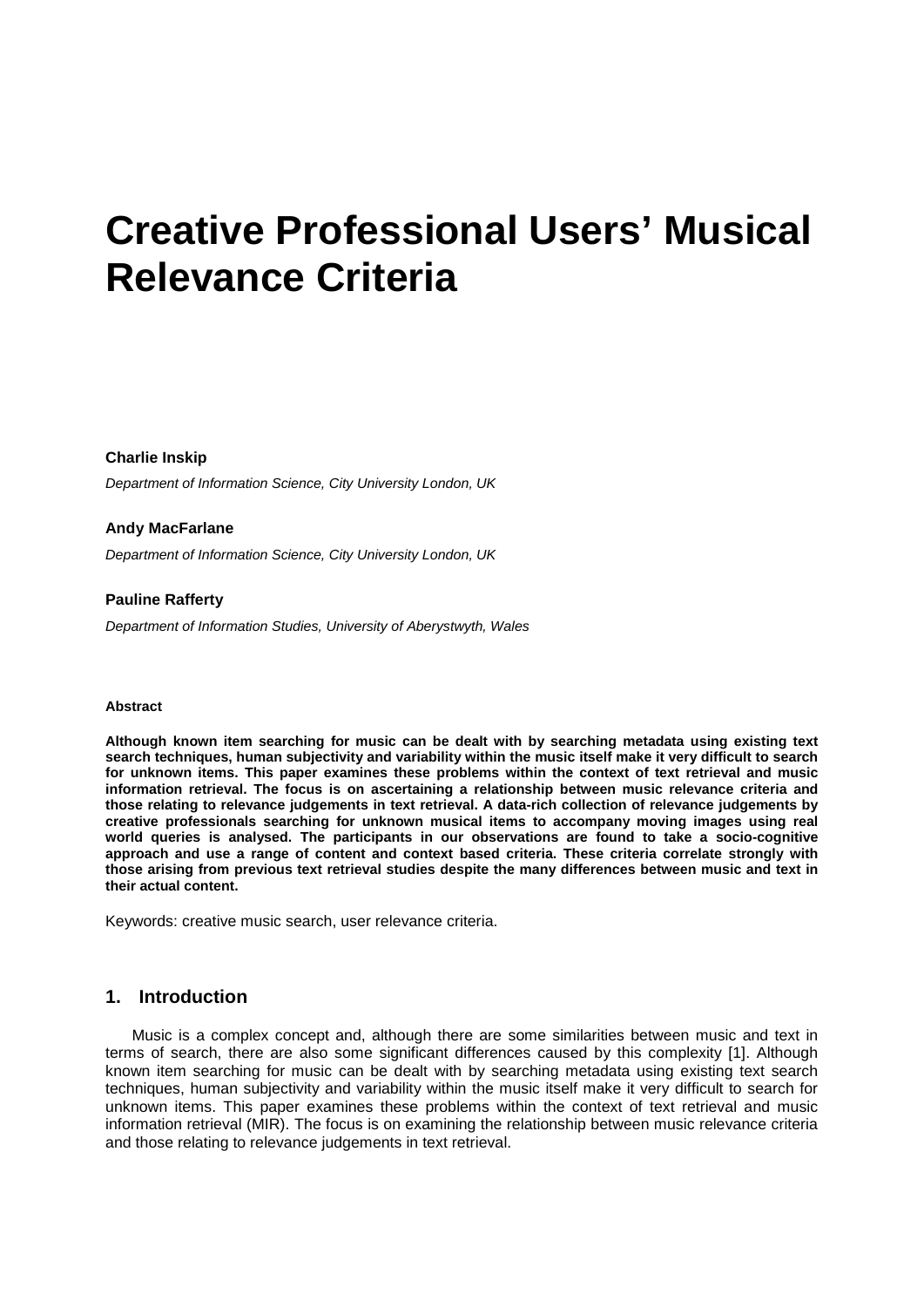The next section discusses the concept of relevance and, in particular, relevance criteria arising from studies of users of text retrieval systems. This is followed by a discussion of the contribution of relevance to evaluation, concentrating on music information retrieval systems. The approach and methodology are then presented, which involved analysing relevance judgements of music experts in the context of choosing music for television and cinema commercials. Finally the findings are presented and discussed in relation to other work on relevance criteria. This leads to the conclusion that relevance judgement categories in music appear to relate strongly to earlier findings in those relating to text, despite the many differences between music and text in their actual content.

## **2. Relevance**

The purpose of evaluation is to measure the performance of an information retrieval (IR) system and help determine how effective it is at meeting the information needs of the users. The established measures for systems evaluation are precision (the extent to which the system is able to leave behind non-relevant items) and recall (the extent to which the system is able to find relevant items). There is a range of user-oriented evaluation measures [2] which attempt to reflect the real world, but relevance and its related measures of precision and recall are often key to the user experience.

In order to determine precision and recall, or

"the probability of agreement between what the system retrieved or constructed as relevant (systems relevance) and what a user or user surrogate assessed or derived as relevant (user relevance)" [3]

an agreement on a definition of relevance is required. Even in the case of text this is not clear-cut, although a relevant document may be described as being one that satisfies a users Anomalous State of Knowledge (ASK) [4]. In his comprehensive review of the relevance literature, Saracevic discusses how

'relevance is a, if not even the, key notion in information in information science in general and information retrieval in particular" [5:2126].

Indeed, much information retrieval work relies on broad agreement on the concept of relevance. This 'broad agreement' is important. Despite much research and reflection on the concept it has been difficult for the community to agree on either a definition or a theory of relevance. The problems in agreeing on the *manifestations*, *behaviour* and *influences* [3] are profound, and centre on the personal, subjective and intuitive nature of this experience. In other words, when presented with a set of documents, humans seem to be able to choose which of those documents suit their purpose, and which do not, but there are no strict rules for these decisions, although the attributes of relevance may be summarised to include relation, intention, context (internal and external), inference, selection, interaction and measurement [3]. Mizzaro also discusses how

"there are many kinds of relevance, not just one" [6:811].

His framework, derived from his comprehensive review, is based on a relationship between, on one side, *document*, *surrogate*, or *information* and, on the other, *problem*, *information need*, *request* and *query* [6:811] or, again, a measure of the match between aspects of the user experience and an output of the system.

Judgements of relevance compound these difficulties. Mizzaro's analysis of relevance judgements identifies

"the kind of relevance,… the kind of judge, … what the judge can use to judge,… what the judge can use to express judgement,… the time at which judgement is expressed" [6:812].

He identifies the period 1977 onward as being a key period for user studies, the mid-1990s being a defining moment for investigation into relevance criteria.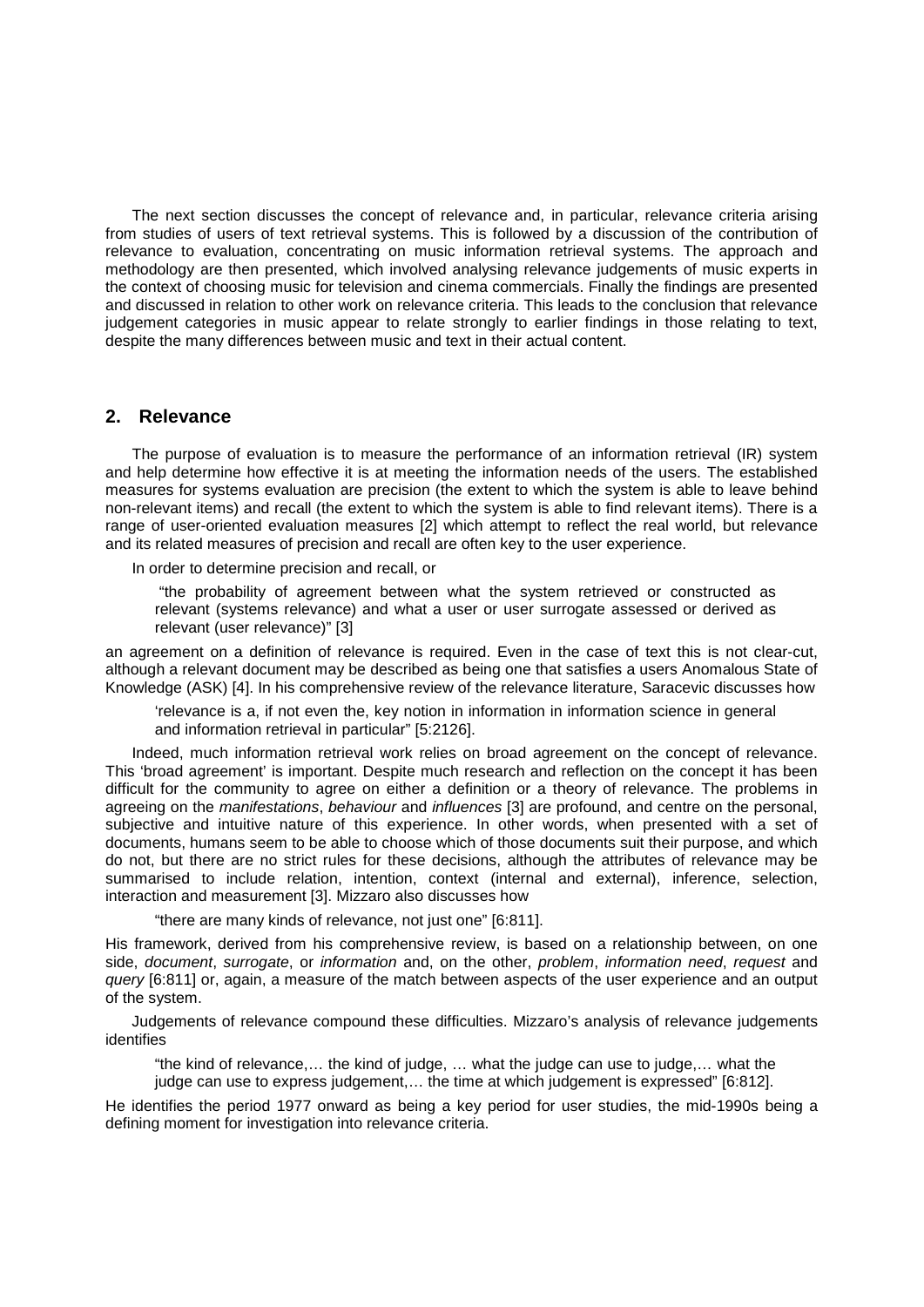If relevance is 'subjective, cognitive, situational, multidimensional, dynamic and measurable [7] then it is central to its understanding that users are investigated, a paradigm shift called by Park [8] amongst others. A number of qualitative research projects (including [9], [10], [11]) attempted to identify key criteria in users relevance judgements. Schamber arranges 80 such criteria in a table [7:11]. Harter [12] also comments on the wide range of criteria derived from such studies. Saracevic summarises these criteria, which he calls '*clues*' [5:2130], noting that although there is variety in their labels, they are 'remarkably similar' in concept. He generalises them into groups, detailed in Table 1 (below). The arrows indicate the dynamic relationship between these characteristics where relevance judgements are concerned:

| Information characteristics |                                                                                                                                       |  |  |
|-----------------------------|---------------------------------------------------------------------------------------------------------------------------------------|--|--|
| Content                     | Topic, quality, depth, scope, currency, treatment, clarity                                                                            |  |  |
| Object                      | Characteristics of information<br>objects, eg<br>organisation,<br>type,<br>representation, format, availability, accessibility, costs |  |  |
| Validity                    | Accuracy of information provided, authority, trustworthiness of sources,<br>verifiability                                             |  |  |
|                             |                                                                                                                                       |  |  |
| Individual characteristics  |                                                                                                                                       |  |  |
| Use or situational match    | Appropriateness to situation, or tasks, usability, urgency; value in use                                                              |  |  |
| Cognitive match             | Understanding, novelty, mental effort                                                                                                 |  |  |
| Affective match             | Emotional responses to information, fun, frustration, uncertainty                                                                     |  |  |
| <b>Belief match</b>         | Personal credence given to information, confidence                                                                                    |  |  |

#### *Table 1 Adapted from Saracevic [5] Information and individual characteristics*

As this research is looking at a relationship between information and the individual, clearly the content of the document and the context of the individual are important contributors. This context is not only cognitive but also social: considering the role of socio-cognitive relevance in interactive information retrieval (IIR) systems [13] then this will include not only the system and the user but also the environment, giving rise to a holistic approach to evaluation. The issue of context in IIR [14], [15] is a key topic in information retrieval in the new century: human behaviour is operating within the larger system of socio-cultural codes and competences which are likely to influence cognitive processes, and relevance judgements are wider than purely relationships between user and information. The content of documents has been central to the development of IIR systems. Algorithmic or system relevance and topical or subject relevance focuses on document (or surrogate) content, while cognitive relevance or pertinence, situational relevance or utility and affective relevance may draw influences from both content and contextual factors [3].

Algorithms attempt to rank a selection of documents drawn from a system in order of relevance by examining such criteria as the frequency of key words appearing in the document and where in the document the key words appear. In known item searching (*'I am looking for the text of Speaker Michael*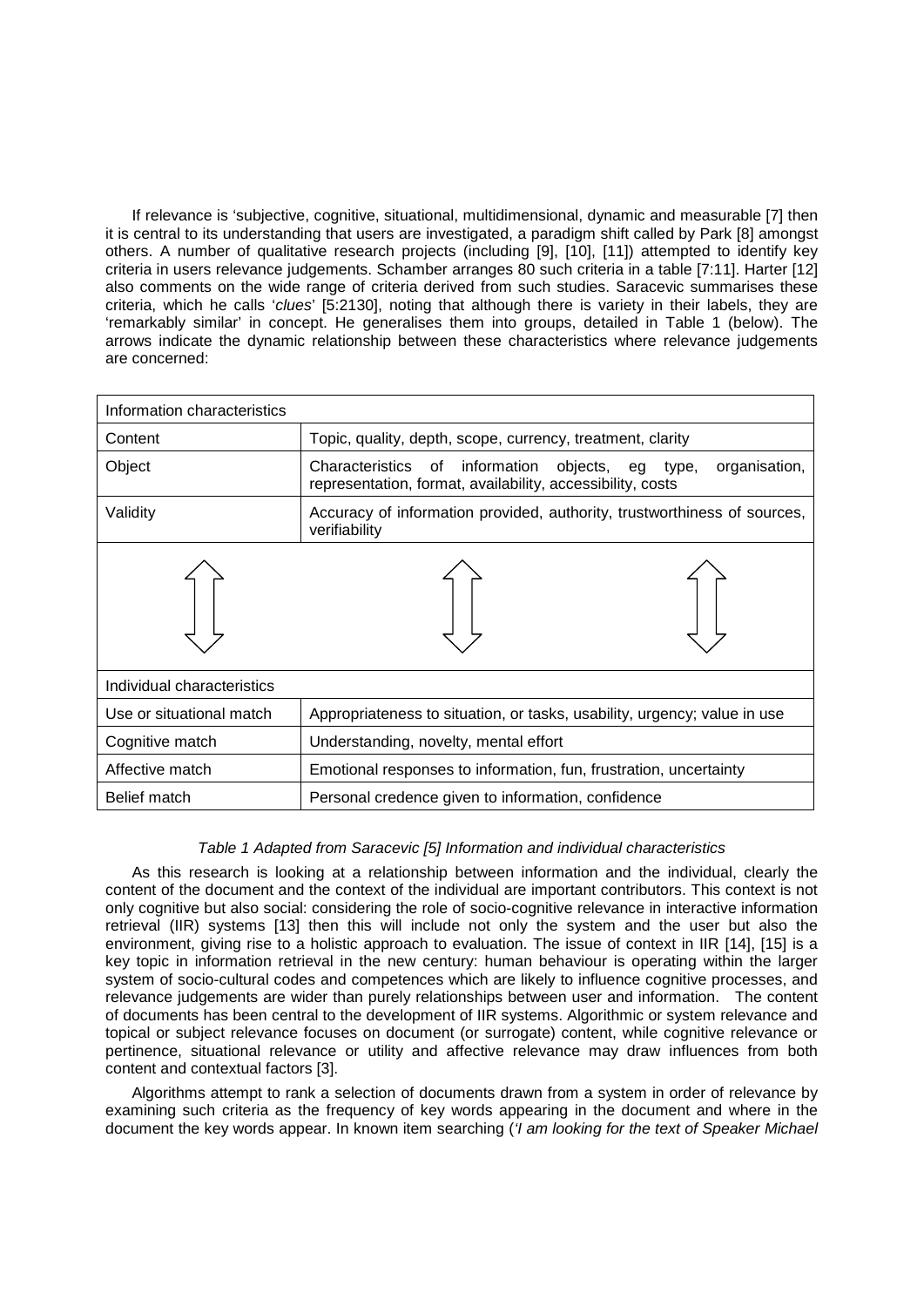*Martin's resignation speech'*) it can easily be determined whether the documents found by a system are relevant or not. This is a binary (yes/no) decision and a system with high precision will successfully retrieve a number of documents containing this information. In unknown item or question answering search (*'I want to know whether tadpoles eat mosquito larvae'*) this can be a more difficult decision and the user needs to review each document to establish its relevance. This is normally determined by whether it resolves their information need. A system which has high recall will offer a large number of results, probably containing the words 'tadpole', 'eat', 'mosquito' and 'larva'. If one of these documents answers the question, the search is complete, if it does not, the query may be revised by the user and a new set of results reviewed.

It is possible to see a link between text and music retrieval. In known item search for music (*'I want to hear David Bowie's 'Heroes' sung in German'*) it is easy to determine whether a system has successfully met this request by the user listening to a short extract of the piece (as long as the piece includes sung vocals), and it is likely that the system will find this using metadata text search, if the recording is in the system. All other versions of the song ('Heroes' in any other language, sung by Bowie, or covers of 'Heroes' sung in German by other artists) will not be relevant. Again, this is a binary decision. This may also be the case when a user is searching for a known piece of music (Bowie's 'Heroes' in German) but cannot remember or does not know the detail, which may give rise to the query *'Find me a song about brave men or supermen sung in German by a male singer'*. This could generate a range of results including extracts from Wagner's Ring Cycle, German covers of Laurie Anderson's 'O Superman' and schlager versions of 'Scotland The Brave', depending on the collection(s) being searched. The user, again, would have to browse through the list and listen to the results until the relevant item was found. There is still only one correct (and many incorrect) answers to this query, however.

Music search engines (MSE) face a very difficult problem if users do not know which song they are seeking *'until I hear it'* – a frequent situation when searching for music to accompany moving images. A clichéd query, mentioned in numerous interviews conducted in researching this subject, would be *'I'm looking for something quirky and uplifting with a bit of a build'*. In MSEs these subjective ('*quirky*', *'uplifting'*) and musical-feature ('*build'*) descriptions can be applied to metadata fields using human indexing. Unfortunately *'quirky'* could be based on rhythmic, lyrical, genre or non-musical cultural features, one listener or indexer's '*uplifting'* may be another's '*inspiring'*, and a '*build'* could be anywhere in the piece (or may be mistaken for a lyric, artist or title element). These difficulties need to be accounted for when determining the precision and recall of a particular system. The fact that there is not one correct answer and that the user wishes to choose rather than be told which is the 'best' choice, suggests that successful systems may need to have higher recall than precision.

#### **3. Evaluation of Music Information Retrieval Systems**

Rasmussen recommends that relevance should relate to the task context if it is to reflect a usercentred approach:

Because evaluation is based on query averages for precision and recall, there is little emphasis on the flexibility to match user needs and outcomes. From the user's perspective, process and strategy may be as important as outcomes, and mechanisms to study process and measures to evaluate it are still lacking. [16:48]

This view is supported in image retrieval, for example, where Sormunen et al [17] recommend:

In outlining an evaluation framework, the first task is to define the function of a system that is to be evaluated. The framework has to include a description of potential users, their needs and the performance criteria relevant to users. [17:4]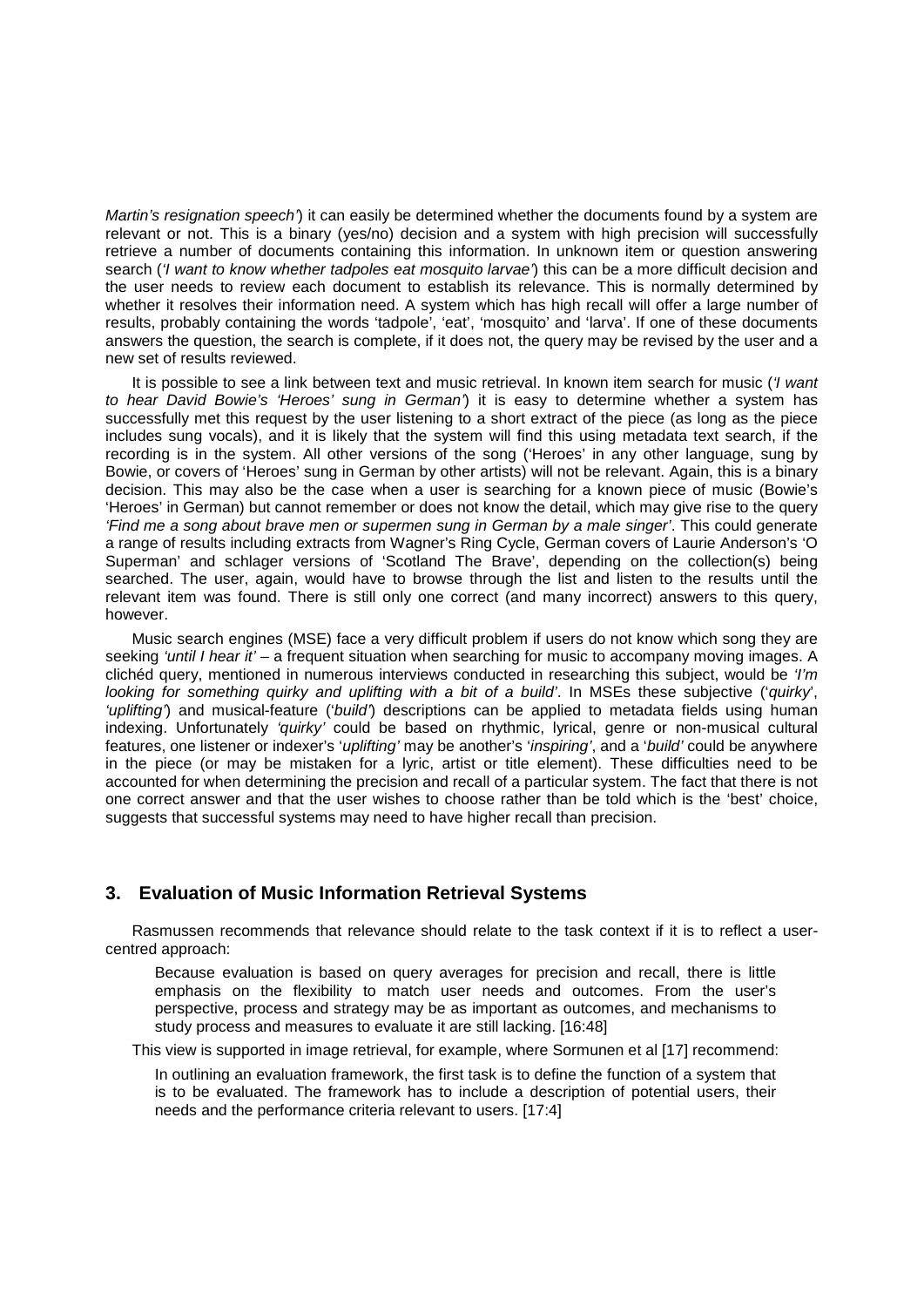Here, image retrieval evaluations consider the users, focusing on the problems they have in formulating queries, noting that they prefer browsing over query, and that their final decision is made using criteria which can be difficult to identify as they are not clearly based on image content or textual descriptions. Although there are many differences between images and music, these considerations frequently arise in MIR, particularly in unknown item searching.

The MIR community have been evaluating algorithms in an annual 'contest', MIREX (Music Information Retrieval Evaluation eXchange) [18], since 2004. This was informed by a rigorous research and consultation process using TREC [19] as a model. MIREX was established to deal with three main issues in MIR evaluations:

1. no standard collection of music against which each team could test its techniques;

2. no standardized sets of performance tasks; and, 3. no standardized evaluation metrics. [19]

These three issues are aspects that TREC have recognised as key to scientific evaluation [19], confirmed by Voorhees [20] during the MIREX consultation process. Downie [20] highly recommends the use of precision and recall as metrics when evaluating systems and algorithms. However the MIR community is not united in this approach and the participants employ a wide range of metrics.

Rüger [21] also discusses how a wide range of tasks in MIR (ad hoc searches, audio identification, classification, feature extraction) should be identified, each requiring specific approaches to evaluation. This reinforces the point that while precision and recall are appropriate system evaluation metrics they are not always the best measures. Downie [22] in effect summarised the key issues: defining relevance, building consensus and structuring reliable and valid tests. He also strongly urged for representation from a wide range of disciplines and that the needs of users be recognised by the evaluations and the community as a whole.

In the light of these and other ongoing discussions, in MIREX teams of researchers agree on performance tasks, such as Genre Classification, Artist Identification and Mood Classification. Each task is evaluated using metrics specific to that task and there is no blanket application of precision and recall. Accuracy was the predominant evaluation measure in 2004 and 2005 [18]. In 2006 a clearer focus was brought onto precision and recall (onset detection, query by singing, melodic similarity) while an additional range of statistical analysis was also used (p-score, f-measure, ANOVA) [23], which was no doubt applauded by Flexer [24] who had called for a more rigorous approach to statistical evaluation in MIR.

If precision and recall are to be more widely used in MIR evaluation then determining relevance is paramount. As it can be problematic to determine the 'meaning' of music when there is no 'ground truth', relevance decisions are difficult. In an attempt to resolve this, Downie proposes that:

there should be enough information contained within the query records that reasonable persons would concur as to whether or not a given returned item satisfied the **intention** of the query. [1]

This approach has been taken on board by a number of MIREX participants, who gather ground truth data from human volunteers who participate in evaluations (including, for example, [25], [26], [27], [28]), generating subjective ground truth sets which are required when there is no objective ground truth available. Although this can be time consuming and expensive, and can be inaccurate and corrupted [23], it does indicate a worthy attempt to solve this problem and indicates a move towards user-oriented evaluations.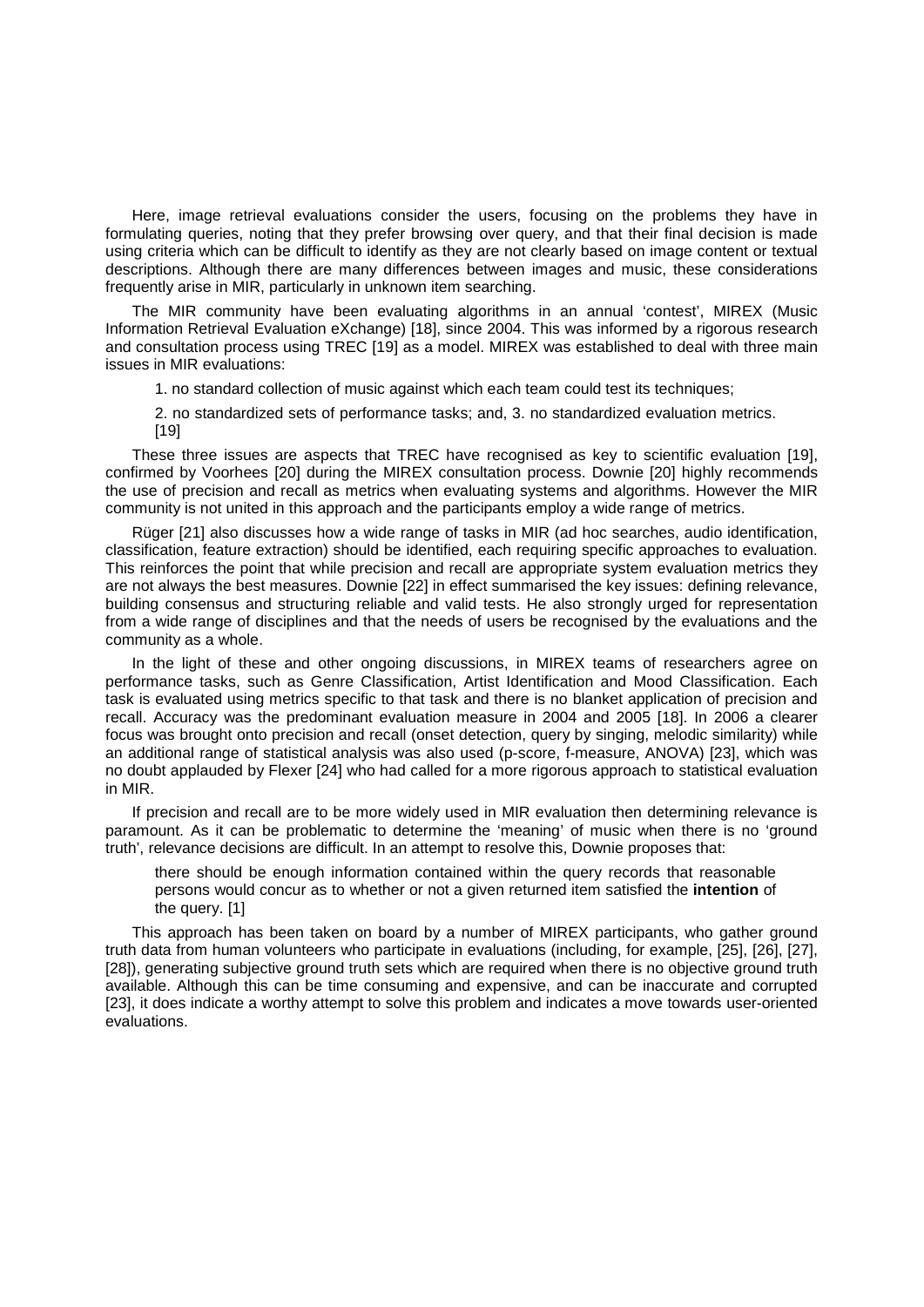#### **4. Research question**

Part of this research involves evaluation of a selection of 6 Music Search Engines, operated by major companies in the music industry, which have been developed for the purpose of disintermediating the process of music synchronisation. A set of 27 real written queries ('briefs') have been collected from creative music searchers. These verbose and subjective queries relate to the information needs of the makers of TV and cinema commercials and TV (the Users). Their purpose is to communicate their need to the rights holders (Owners) who then use this information to generate search result sets. The question is 'how do these creative professionals relevance criteria relate to users' relevance criteria identified in text retrieval studies?' It is hoped that these findings will contribute towards the underresearched area of defining music relevance and thus towards appropriate systems development and evaluation.

#### **5. Methodology**

Keywords and concepts were extracted from the briefs and applied to each Music Search Engine. This generated sets of results. These results were then evaluated by expert intermediaries to determine

whether or not a given returned item satisfied the **intention** of the query [1].

A range of facets used within the search engines and identified by Inskip et al [29] were used in coding the queries. If a term arose which did not match existing facet codes a new code was generated. This iterative approach led to a comprehensive set of facet codes which were applied to a set of written briefs, as in the example below:

Query 009 (coded):

009.

We are looking for a <MOOD> cool </MOOD> <MOOD> fun </MOOD> <TEMPO > jaunty </TEMPO> and <MOOD><TEMPO> upbeat </MOOD> </TEMPO> track with a <MOOD> happy vibe </MOOD> and a certain <MOOD> feel good factor </MOOD> <MOOD> it shouldn't take itself too seriously </MOOD>. Ideally it should be from a <DATE> new </DATE> and <DATE> <CHART> up-and-coming </DATE> </CHART> <ARTIST> artist </ARTIST> ; [client] <MUSIC FUNCTION> would like to be associated with a <MOOD> fresh </MOOD> <DATE> new sound </DATE> </MUSIC FUNCTION>, and not with something

<DATE> old </DATE> or <DATE> dated </DATE>.

<MUSIC FUNCTION> The music should guide us through the story and mirror the

<VISUALS SUBJECT> positive journey the main character is taking </VISUALS SUBJECT> </MUSIC FUNCTION>. <VISUALS SUBJECT> He is in his own little world of fun, which contrasts with the busy urban surroundings </VISUALS SUBJECT>. The music should be <MOOD> positive, </MOOD> <MOOD> easy going <MOOD> and <MUSIC FUNCTION> make the listener smile. </MUSIC FUNCTION>

Although the overall tempo of the song should be <TEMPO> upbeat </TEMPO> to

<MUSIC FUNCTION> reflect the gliding motion of the journey, </MUSIC FUNCTION> <TEMPO> the pace should be varied, </TEMPO> and the track <MUSIC STRUCTURE>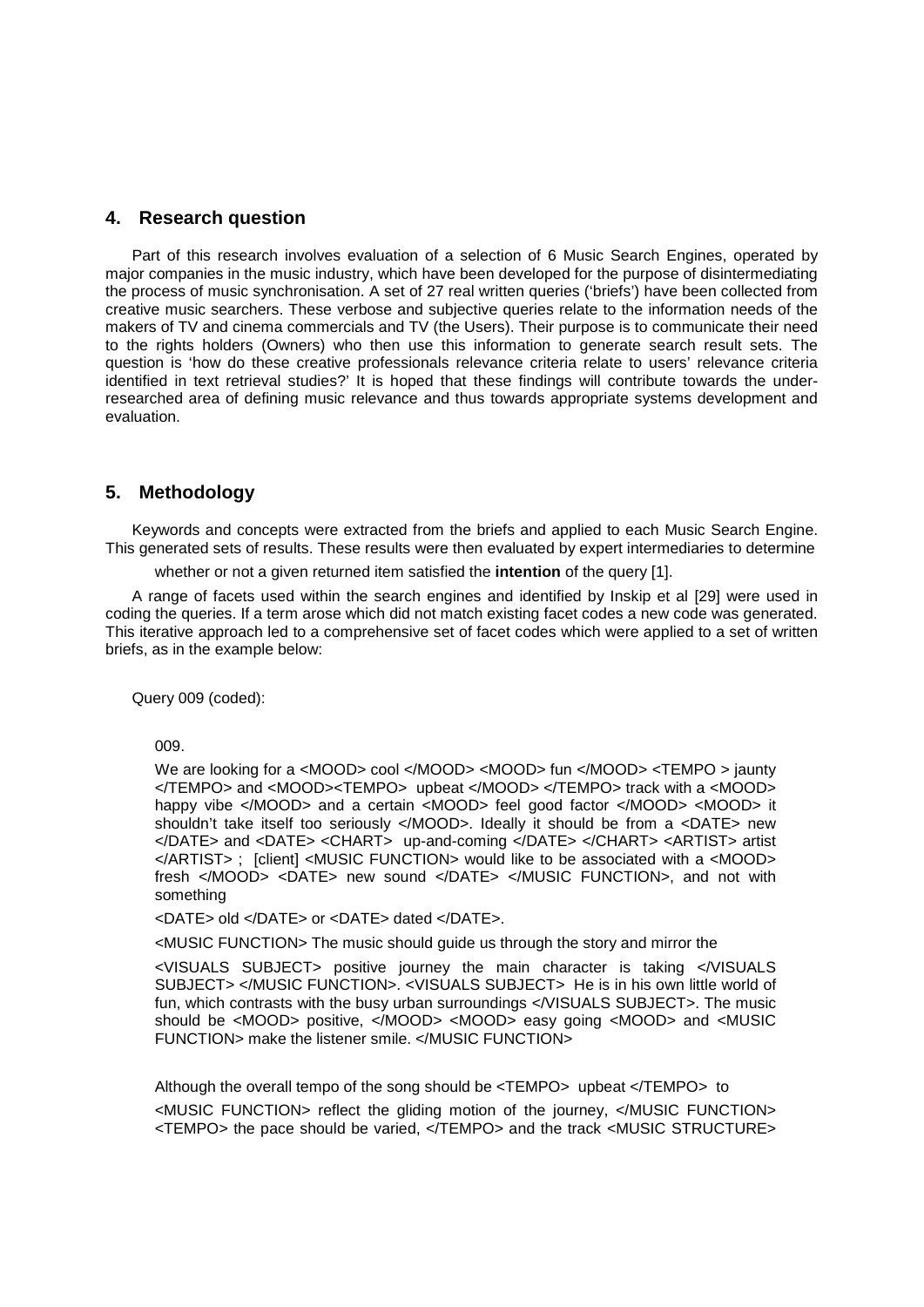should have some <VOLUME> quieter </VOLUME> moments and enough space to accommodate <EXTRA-MUSICAL> sound effects <EXTRA-MUSICAL> </MUSIC STRUCTURE> –

<VISUALS SUBJECT> the character will be going down the slide at different speeds at different points, occasionally slowing down or even stopping. </VISUALS SUBJECT> <EXCLUDE> Please avoid </EXCLUDE> anything too <GENRE> folky </GENRE> or <MOOD> dreamy. </MOOD> Any <LYRICS> lyrics should relate loosely to the story of the ad, which conveys a positive journey. </LYRICS>

<EXCLUDE> Please avoid any songs with <LYRICS> specific lyrics, e.g. to do with driving a car.</LYRICS> </EXCLUDE>

Each coded query was to be applied to each of the six search tools, giving a maximum of 162 results sets. However it was found that a number of queries from one source (a TV company 'trailers' department) were not suitable for coding as they contained no direct information about the music required for the trailer, this decision being left entirely to the creative making the trailer. These entirely contextual briefs were discarded from the coding exercise as none of the services had the facility to construct a query using the information contained within the brief. After removing duplicates the set of briefs was reduced to 19. Queries were applied step-by-step. In some cases applying all facets led to a return of no results. In these cases terms were removed from the query until a manageable set of results (preferred number of 10) were returned. If a larger set was returned from using all the terms then the first ten results were kept as a results set.

The results sets of up to 60 results for each brief were made into numbered playlists using Spotify software [30]. Spotify is a web-based application which allows users to listen to a large selection of streamed music without infringing copyright regulations. This application was chosen because it is widely used by the participants in their work and would allow the playlists to only be accessible to all the members of the panel of experts during their observations by researcher log-in, without infringing copyright by downloading material. Although not all of the material was available on this service it was felt that sufficient songs were included to make the use of the application valid. For example, in observation 024SPOT, 49 songs were generated, and 41 of these tracks were available on Spotify. These were randomised to make the source rights holder less obvious in case of bias.

Seven of these playlists were then evaluated by seven creative music search experts, each listening to and commenting on the songs on one list. The experts were drawn from a pool of previous interview participants and others who had not previously been interviewed but had been recommended as possible participants by interviewees. This satisfies the snowball sampling approach used to select research participants throughout this project. Each expert participant was presented with a written brief and asked to read it. They were advised that they could write on the brief if they wished. They were then asked to listen to tracks that had been generated by the briefs being applied to the search engines and comment on '*whether or not the track meets the brief'*. Each observation session lasted for around 45 minutes and most participants completed their allocated playlist within this period. Creative music searchers' time budgets are limited and we were careful not to make them unwilling to take part in future research by burdening them. It was felt that it was more important to generate rich and detailed data than to elicit relevance judgements on every song on the list. The sessions were recorded using a digital voice recorder and transcribed (including repetitions and pauses) within 48 hours. The data was then analysed to gain insight into the relevance judgements of this group of music searchers.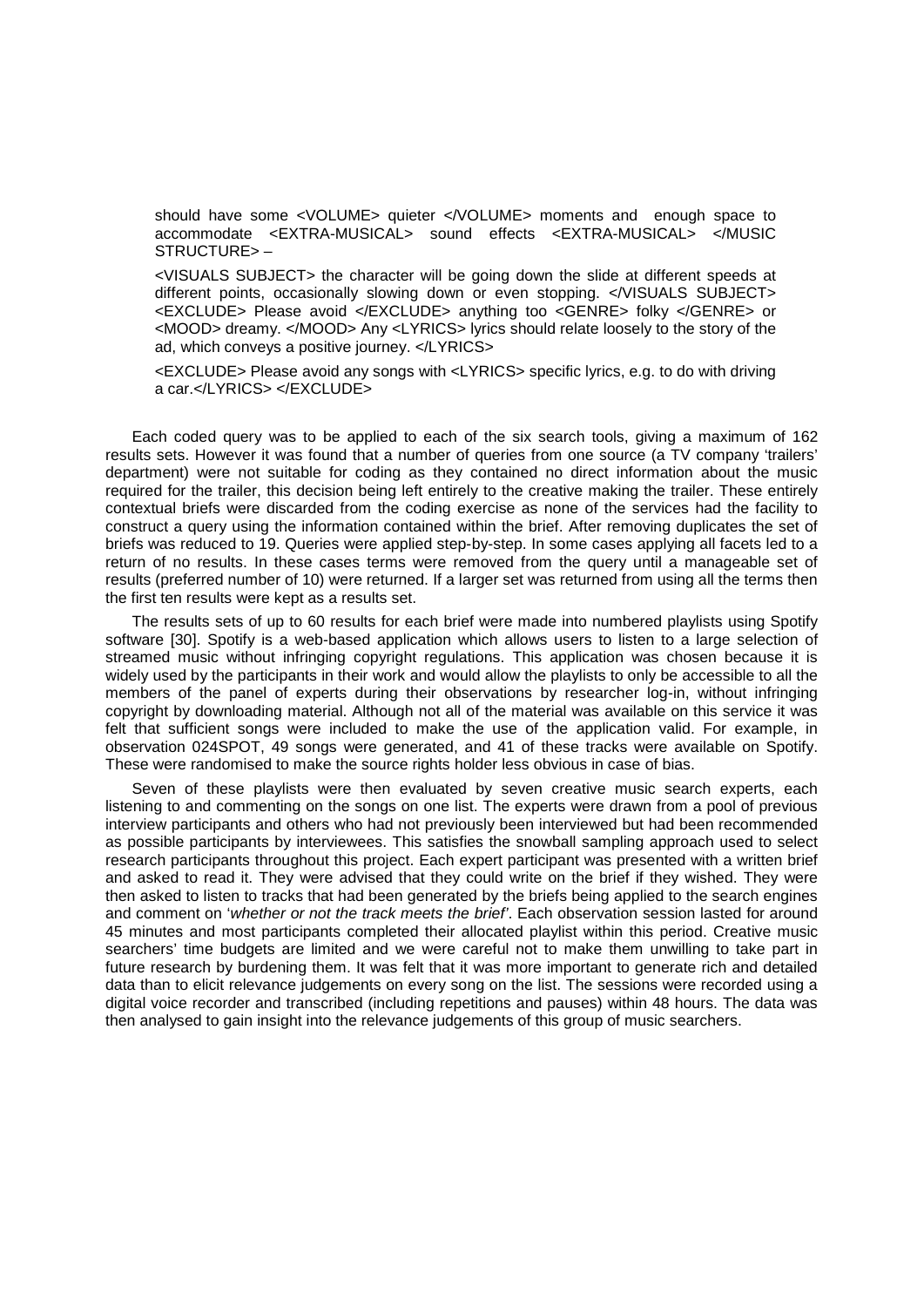# **6. Findings and Discussion**

The relevance judgements, anonymised numerically here ([35]-[41]) were coded in detail, using codes extracted from the Music Search Engines but iteratively generating new codes when terms were introduced that did not fit into the existing framework. These codes were then quantified, ranked by frequency, and categorised according to Saracevic's [5] information and individual characteristics (Table 1 above). These characteristics were also categorised as to whether they were context- or content-based. This gave rise to Table 2, below:

| <b>Context or</b><br>content | <b>Characteristics</b><br>(Information)     | Code            | Quantity       |
|------------------------------|---------------------------------------------|-----------------|----------------|
|                              | Content                                     | Mood            | 327            |
|                              |                                             | Genre           | 97             |
|                              |                                             | Lyrics          | 81             |
|                              |                                             | Date            | 76             |
| Content                      |                                             | Production      | 64             |
|                              |                                             | Instrument      | 60             |
|                              |                                             | Tempo           | 47             |
|                              |                                             | Music structure | 45             |
|                              |                                             | Music function  | 40             |
|                              |                                             | Vocal           | 39             |
|                              |                                             | Artist          | 24             |
|                              |                                             | Music style     | 22             |
|                              |                                             | Instrumental    | 18             |
|                              |                                             | <b>Build</b>    | 12             |
|                              |                                             | Version         | 11             |
|                              |                                             | Song title      | 3              |
|                              |                                             | Feel            | 3              |
|                              |                                             | Volume          | $\overline{1}$ |
|                              |                                             | Song subject    | $\mathbf{1}$   |
|                              |                                             |                 |                |
|                              | <b>Characteristics</b><br>(Individual)      |                 |                |
| Context                      | $\overline{I}$<br><b>Use</b><br>situational | Visuals subject | 33             |
|                              |                                             | Extra-musical   | 24             |
|                              |                                             | Audience        | 14             |
|                              |                                             | <b>Visuals</b>  | 13             |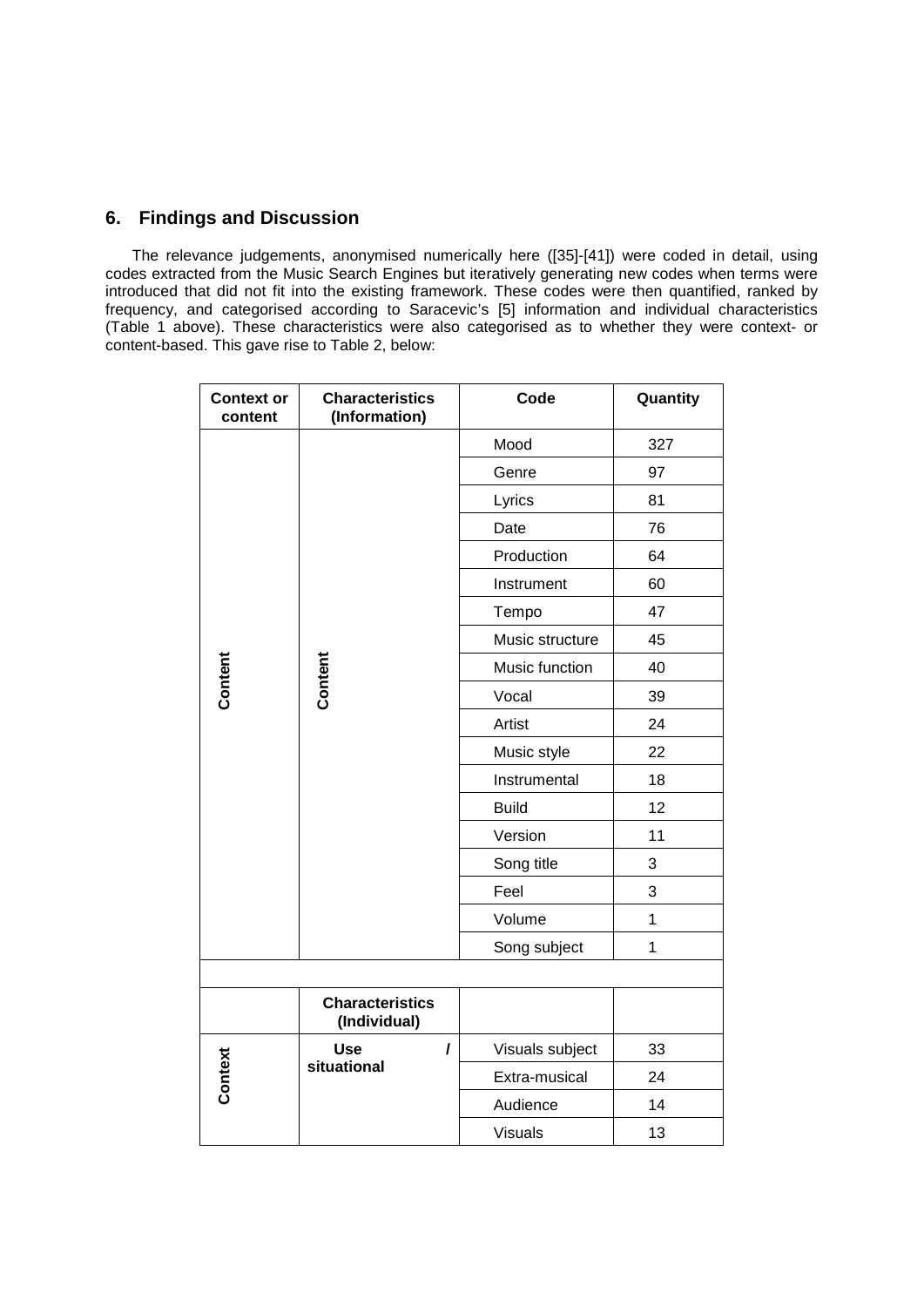|  |                  | <b>Brand</b>      | 9              |
|--|------------------|-------------------|----------------|
|  |                  | Time availability | 4              |
|  | Object           | <b>Budget</b>     | 16             |
|  |                  | Clear             | 14             |
|  |                  | Syncability       | 9              |
|  |                  | Territory         | 4              |
|  |                  | Format            | 3              |
|  |                  | Owners            | 1              |
|  | <b>Content</b>   | Similar           | 7              |
|  | Cognitive        | Novelty           | 84             |
|  |                  | Message           | 8              |
|  | <b>Belief</b>    | Would not pitch   | 13             |
|  |                  | Would pitch       | $\overline{2}$ |
|  | <b>Affective</b> | Subjective        | 25             |

*Table 2 Coded criteria and characteristics*

## *6.1. Musical content*

In the context of previous findings [29][31] it did not come as a surprise that 'Mood' criteria clearly outweighed all other content aspects. References were predominantly drawn from the briefs themselves, although there was noticeable addition of mood criteria which did not appear in the briefs but were raised by the participants.

Mood criteria exceed others in frequency in the briefs themselves [31]. The affective nature of music description has previously been identified as being popular amongst unknown item music searchers [32]. Affective aspects of content, however, are not often discussed as relevant criteria in the text-retrieval literature. Text users' relevance criteria appear to be more related to the 'topic' of the document [33] or the 'goal' of the user [8], hence the development of IR systems which determine the 'subject' of the document from its word content. Determining the 'meaning' of music, its 'subject' or 'topic' is only possible from the perspective of the listener, not from the content alone [34]. Lyrics can be used to elicit perceived meaning but this can vary widely between listeners and is very contextsensitive. Determining 'mood' is equally problematic:

…it doesn't sound 'fresh' in any way whatsoever to me… [35];

But it doesn't have enough of that sort of the playful sort of nature [37];

So essentially the first element, for me, could mean absolutely any piece of music whatsoever. [38].

However its wide useage as a content-based relevance criterion means more work has to be done on determining the meaning of mood descriptors if music IR systems are to truly reflect human information behaviour.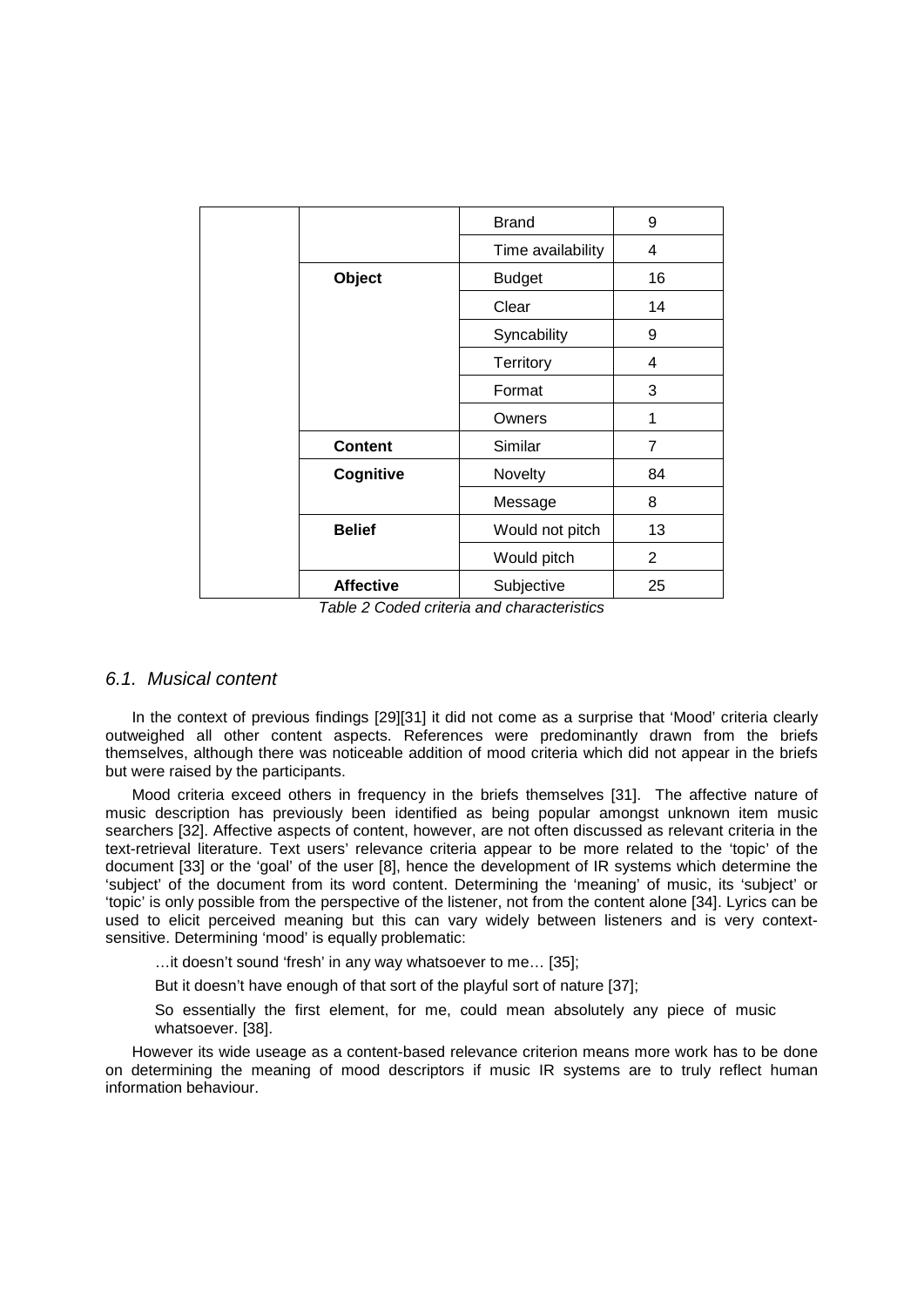Some musical criteria (lyrics, date, artist, song title) are factual and can be presented via textual metadata. As relevance criteria they are easy for a system to resolve. They are used frequently in these observations, indicating their importance as expressions of musical relevance:

Lyrically it's not very appropriate [37];

lyrically, I mean it would work [37];

Obviously I think lyrics are a massive thing here[38];

I don't think the lyrics are really going to work [39].

Other aspects, such as 'production', 'song subject', are not so easy to define using metadata, either because of multiple sub-criteria (production can be defined by a wide range of factors ranging from the name of the producer, the period or 'feel' of the recording to the density or number of instruments) or because of the multi-layered meanings of the successful pop song:

more polished production more – more commercial sounding [41];

Could work, maybe a bit in your face [39];

it's quite clean and precise [38];

the production does sound sort of karaoke [37].

Despite the problems in defining many of these criteria they are still widely used in making relevance decisions. Feedback between the Users and the intermediaries and Owners helps clarify briefs and establish mutual agreement on the meaning or relevance of the music in question.

#### *6.2. Contextual*

The most frequently used contextual criterion was that of 'novelty':

it sounds very clichéd [35];

heard this a million times [37];

It could fall into standard ad music category [38];

It's been heard before [40].

This is a cultural phenomenon based on the fact that this music use is within the context of a highly competitive industry determined to get the attention of the distracted television viewer. It is widely believed in the industry that a novel or previously unused piece or style of music is more likely to gain their attention, hence the need to find 'previously unused' pieces of music, although these must not be so far out of the viewers experience as to alienate them from the product being presented in the commercial. This cognitive criterion cannot be found within the music itself but only through an analysis of the history of uses of that piece of music (and music of a similar type) in synchronisation and in wider culture. It features as a keyword and also as a criterion not featured in the brief and is frequently discussed in interviews on this subject as a key 'unknown item' relevance criterion.

The 'characteristics of the information object', or, here especially, the availability and cost issues, are also brought in by the participants as relevance criteria. The budget, likelihood of successful clearance, territory, and ownership factors are indeed relevant to whether an intermediary will present a piece of music for consideration.

even if they could afford it, which is unlikely [36];

it's certainly going to be cheap [37];

would the client want to pay for a Vangelis piece of music that people wouldn't recognise [41];

Mercury Rev are not going to allow their track to be used for a washing powder ad [36];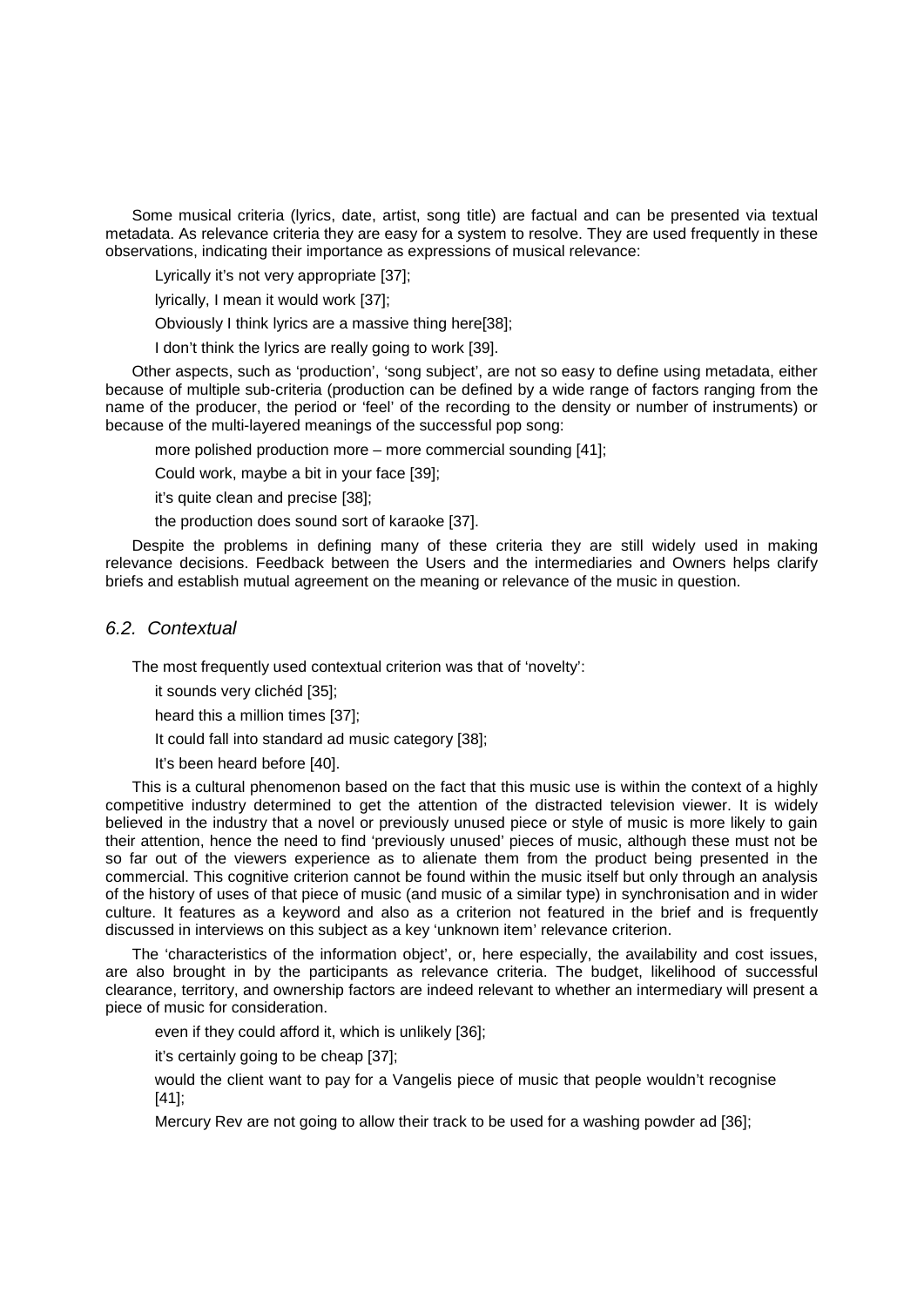Not going to get cleared for an advert. [38].

If they present something that will lead to difficulties or unexpected expenses in business negotiation this is likely to cause problems between them and their clients. The 'syncability' of a piece of music, or, more likely the syncability of a genre, specifically rap and hip hop, American R&B and various forms of heavy rock are frequently discussed:

hip hop stuff's really difficult to to sync [35];

hip hop, r&b that kind of thing steer clear of [37];

I've never licensed a piece of R&B [38];

hip hop's always a tricky one [39].

It is agreed at all levels that these genres are 'unsyncable' and were often dismissed from these evaluations even without being played, purely from the Artist information. It is acknowledged that these observations took place in London and are specific to British advertising and likely that cultural differences will make significant difference to this particular judgement if one was looking at, say, the American market.

Use and situational aspects are also brought to bear in relevance decisions. The subject of the visuals, which were not available to the participants apart from as described in the brief, is a key factor determining the relevance of the material chosen. If a visual is described as '*cold and clinical*' (Brief 026) then the intermediary makes a relevance decision based on whether the music is '*cold and clinical*', or whether it could be described as such. Matching musical elements to visuals is a highly subjective and contextual problem, although it does vary in complexity according to the concepts used in the description and the weights ascribed to the criteria in the brief.

it's something that I think I'd probably put to picture, just to just to try it [37];

it's not going to slow down the visuals [38];

clearly you have to see it first [40].

Extra-musical criteria, such as voiceovers or sound effects are often added to the soundtrack of a commercial and frequently the participants discussed how the music needed to leave space for a voiceover or sound effects:

I don't think it would have any space to accommodate sound effects [35];

is probably going to clash with a voiceover [36];

it doesn't actually mention anything here about voiceover [37].

The intended audience also impact on the choice, and matching the music to the demographic is often thought of as being extremely important to the eventual choice.

it's not going to appeal to most purchasers of washing powders, which is going to be woman ages 25-45 [36];

it depends on who they're trying to sell it to, what the demographic is [38];

to appeal to the kind of the middle class older generation and also the younger demographic as well. [39].

This is even tested by the Users when the commercial is completed, as an 'end-user' relevance evaluation. Other important situational aspects include whether the music would suit the brand, and the time available to the creatives involved in the process.

Finally, the belief aspect, or 'personal credence given to information, confidence' [5:2130] indicates whether (or not) they would pitch a track, determined by their own tastes and gut instincts. If a track meets all other aspects of a brief but does not match the taste or world view of the intermediary it is dropped:

that works to a certain degree. I wouldn't pick it though. Haha [38];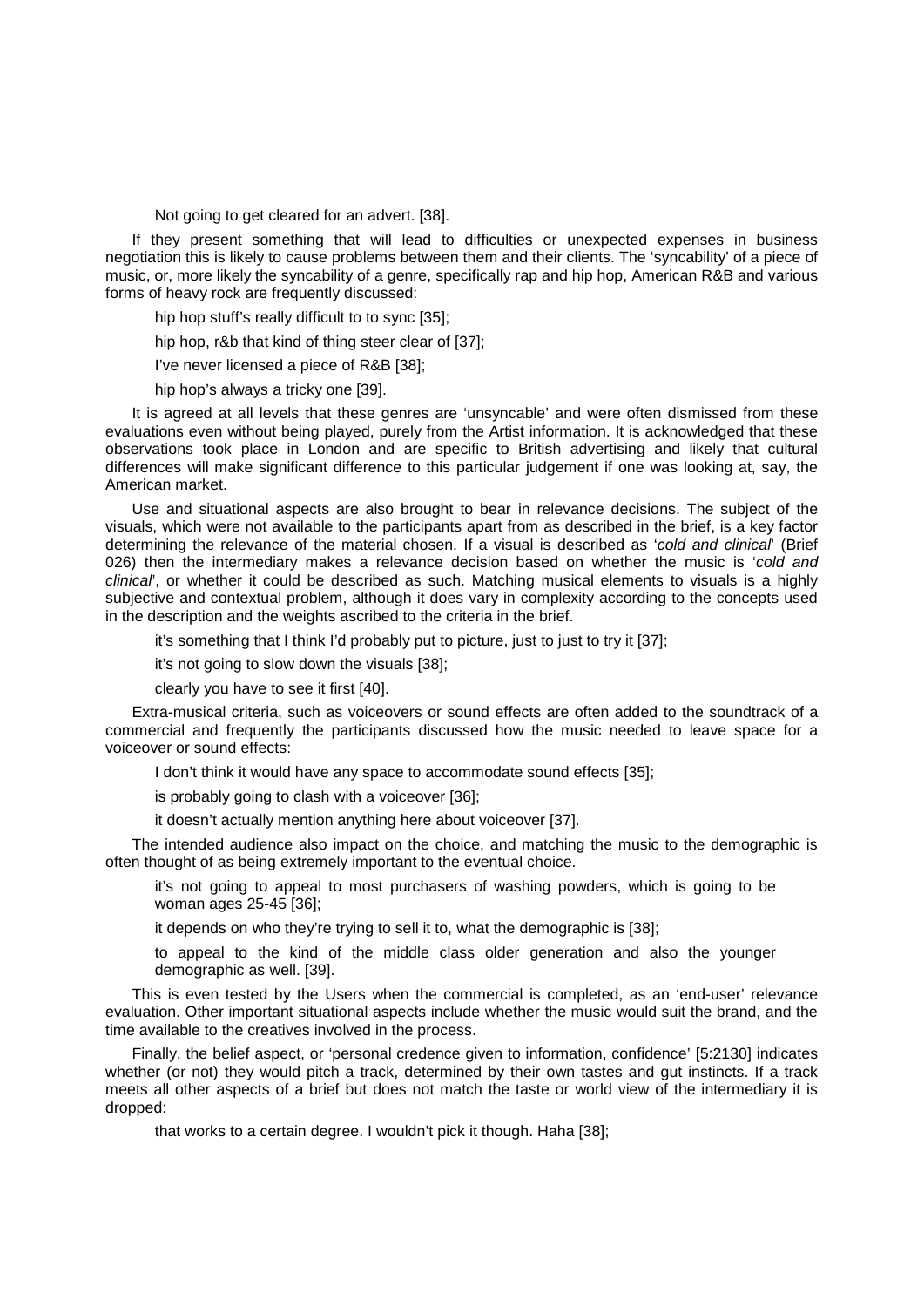Not something I'd particularly like, wouldn't pitch it, but it's probably the kind of thing that they might want to hear. [35];

Gary Glitter, I just wouldn't put him forward because he's a bloody paedo. But let's listen to it. [40].

The belief systems of the creatives are, with some, the bottom line. They are using their choices in music to identify themselves amongst a number of competitors and expressing their expertise through presenting a set of results which will be particular to them and not replicable by another searcher.

#### *6.3. Summary*

These observations show that the relevance judgements of these participants are framed within Saracevic's schedule of Information and Individual criteria. This reinforces and builds on the work of the text-retrieval user studies of the mid-1990s. The relevance judgements of these creative music professionals are situated in a socio-cognitive paradigm. They do not only make judgements based on whether a piece 'sounds' right (content criteria), whether it includes elements that appear to match the brief (content and context), but also whether the piece would be used by the end User (contextual criteria).

Many criteria which are not explicit in the query, some content-based but mainly contextual, are added by the experts, using their own codes and competences, when reviewing the material. For example there is often no mention in the brief of business issues such as whether the artist would allow their music to be used to advertise this type of product or whether the available budget would cover the music suggested for use, but these issues come up frequently in the comments relating to this query when the participant is making their relevance decisions:

Someone like Barbara Streisand's just going to be – she's going to be expensive. That's obviously something that comes in down the line. But it's still, you know, especially you know, when you're looking at something – well looking at anything, you need to take that into consideration. So that obviously it's not a creative thing, but it is something that limits us. … [37];

All I'd say is good luck with licensing Jethro Tull. For a mobile phone commercial. [haha really?] yes [they're tricky are they?] yes. incredibly expensive. In my experience [41].

These and other contextual criteria rarely appear in the briefs but are used extensively in the relevance decisions of these participants and are based on their extensive experience working in this area.

# **7. Conclusion**

Saracevic's observations on relevance criteria have been discussed in reference to findings using a data-rich collection of relevance judgements by creative professionals searching for unknown musical items to accompany moving images using real world queries. It has been shown that the criteria synthesised by Saracevic from his thorough review of user evaluation literature in text retrieval correlate strongly with those arising from a close analysis of expert music user observations, particularly how a range of measures may be used depending on criteria and approach. The participants in our observations use a range of content- and context-based criteria, taking a socio-cognitive approach. Their information criteria are predominantly Content based, although Object aspects are also important. Validity is not a key concept and does not appear to often arise. Individual characteristics are predominantly Use and Cognitive, although Affective and Belief aspects also have an involvement.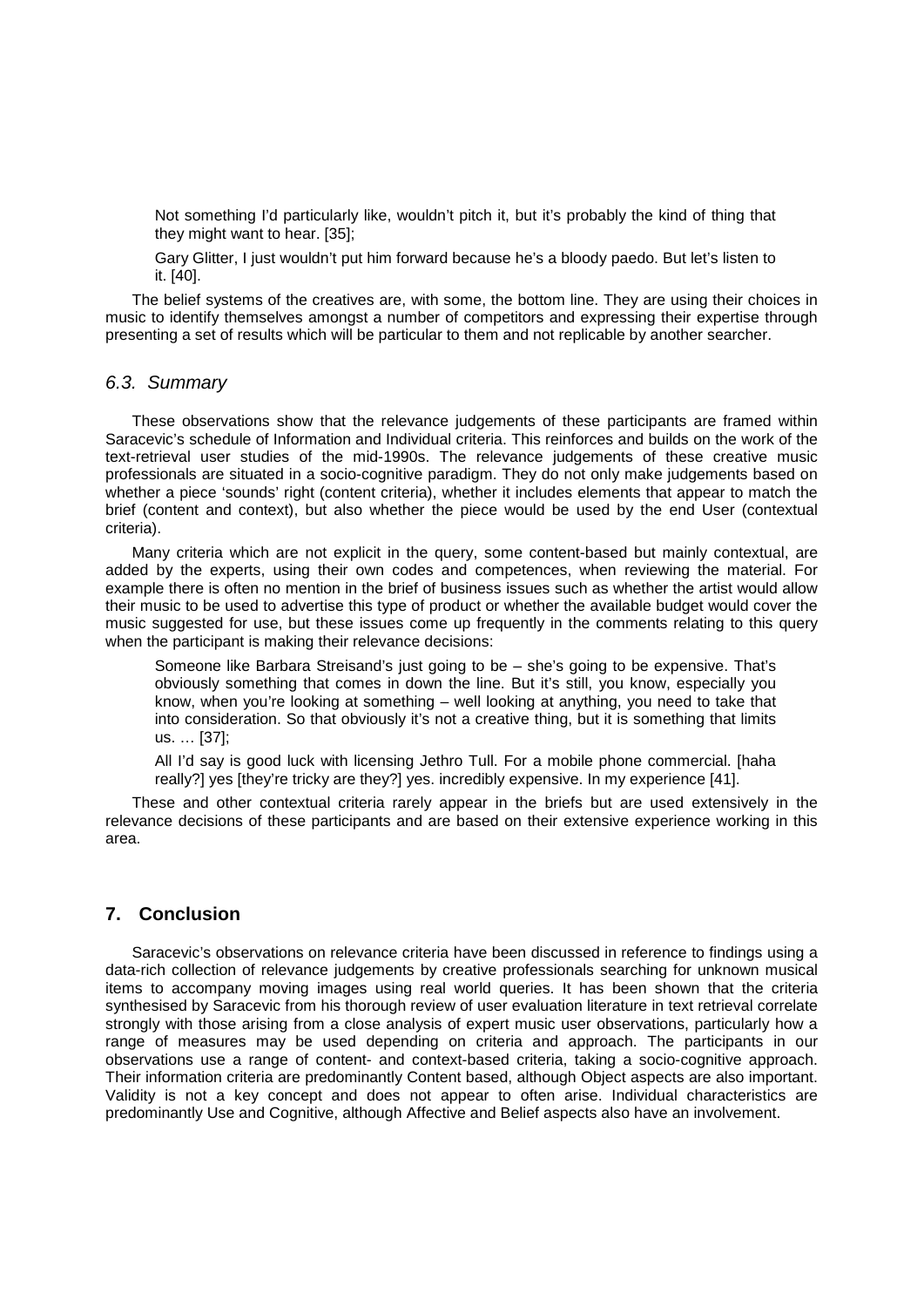Overall relevance judgement categories in music, therefore, appear to relate strongly to earlier findings in those relating to text, despite the many differences between music and text in their actual content. However the importance of the highly subjective nature of musical features such as 'mood' and the wide ranging technical difficulties in extracting features from music mean that the development of systems that are able to comprehensively reflect the users' situation is a highly complex problem. It is hoped that, as those systems are built and evaluated, approaches are made to incorporate increasingly higher levels of relevance criteria into their development in order to produce better performing, more useful and more usable services.

#### **8. Future work**

In this ongoing PhD research there will be more investigation into the search process of creative professionals working in music synchronisation, analysing their discourses in more detail with a view to identifying interpretive repertoires that may shed more light not only on their relevance judgements but also on their wider information behaviour. It is planned to present a holistic review of this process in the hope that this work will inform systems development not only in this area but in the wider area of recreational use.

## **9. Acknowledgements**

The researchers would like to thank all the participants for taking part in these observations and being so free with their comments and valuable time. Charlie Inskip gratefully acknowledges financial support from AHRC for this PhD research.

#### **10. References**

- [1] J.S. Downie, Toward the Scientific Evaluation of Music Information Retrieval Systems, Proceedings of International Symposium on Music Information Retrieval, Baltimore, USA, Oct 27- 30 2003.
- [2] D. Bawden, User-Oriented Evaluation of Information Systems and Services (Gower, Aldershot, 1990)
- [3] T. Saracevic, Relevance: a review of the literature and a framework for thinking on the notion in information science. Part II: nature and manifestations of relevance. Journal of The American Society for Information Science and Technology 58(13) (2007) 1915-1933
- [4] N. Belkin, R. Oddy, & H. Brooks. ASK for Information Retrieval. Journal of Documentation, 38 (1982) 61-71 (part 1) & 145-164 (part 2).
- [5] T. Saracevic, Relevance: a review of the literature and a framework for thinking on the notion in information science. Part III: behaviour and effects of relevance. Journal of The American Society for Information Science and Technology 58(13) (2007) 2126-2144
- [6] S. Mizzaro, Relevance: the whole history. Journal of The American Society for Information Science 48(9) (1997) 810-832
- [7] L. Schamber, Relevance and information behaviour. Annual Review of Information Science and Technology 29 (1994) 3-48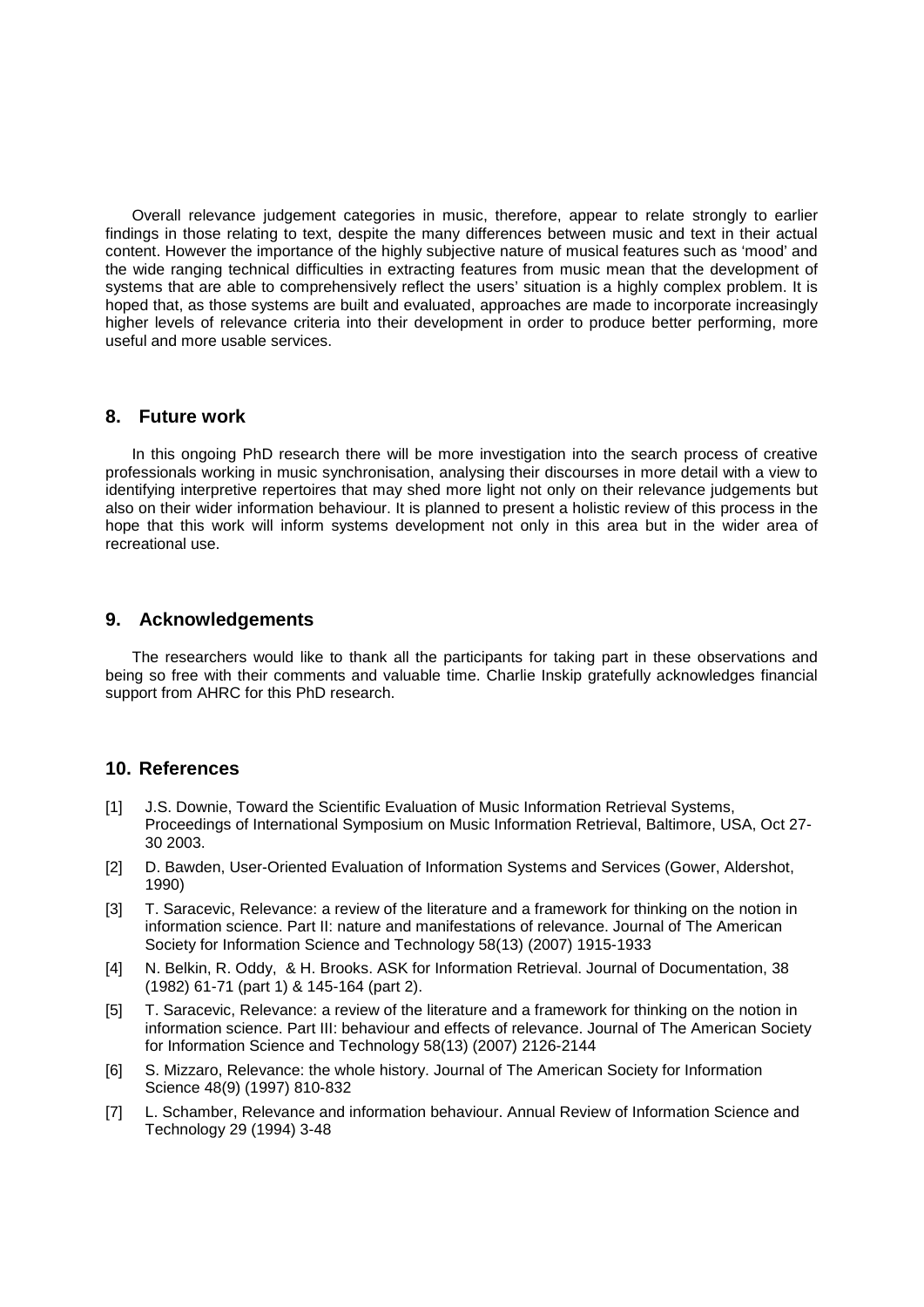- [8] T.P. Park, Toward a Theory of User-based Relevance: a call for a new paradigm of inquiry, Journal of The American Society for Information Science 45(3) (1994) 135-141
- [9] C. Barry, User-defined relevance criteria: an exploratory study. Journal of The American Society for Information Science 45(3) (1994) 149-159
- [10] C. Barry, & L. Schamber, Users' criteria for relevance evaluation: a cross-situational comparison. Information Processing and Management 34(2/3) (1998) 219-236
- [11] T.P. Park. The Nature of relevance in Information Retrieval: an empirical study. Library Quarterly 63(3) (1993) 318-351
- [12] S. Harter, Variations in relevance assessments and the measurement of retrieval effectiveness. Journal of The American Society for Information Science 47(1) (1996) 37-49
- [13] E. Cosijn, & P. Ingwersen, Dimensions of relevance. Information Processing and Management 36 (2000) 533-550
- [14] T.D. Anderson, Studying human judgments of relevance: interactions in context. Information Interaction in Context Proceedings of 1st IIiX Symposium on Information Interaction in Context, Royal School of Library and Information Science, Copenhagen, Denmark, Oct 18-2-, 2006
- [15] I. Ruthven, Interactive Information Retrieval, Annual Review of Information Science and Technology 42(1) (2008) 43-91
- [16] E. Rasmussen, Evaluation in Information Retrieval, The MIR/MDL Evaluation Project White Paper Collection Edition #3 (2003) 45-49 Available at: http://www.music-ir.org/evaluation/wp.html (accessed 23 March 2010).
- [17] E. Sormunen, M. Markkula, K. Järvelin, The Perceived Similarity of Photos A Test-Collection Based Evaluation Framework for the Content-Based Image Retrieval Algorithms, Final Mira Conference, 1999. In: S. Draper et al. (eds) Mira 99: Evaluating interactive information retrieval. Electronic Workshops in Computing (eWic).
- [18] MIREX (2009) MIREX 2005-2008 Wikis, Available at http://www.musicir.org/mirex/2009/index.php/Main\_Page#MIREX\_2005\_-\_2008\_Wikis (accessed Tuesday, 19 January 2010)
- [19] TREC (2010) Text REtrieval Conference, Available at http://trec.nist.gov/ (last accessed Tuesday, 19 January 2010)
- [20] E. Voorhees, Whither Music IR Evaluation Infrastructure: Lessons to be Learned from TREC, The MIR/MDL Evaluation Project White Paper Collection Edition #3 (2003) 7-13 Available at: http://www.music-ir.org/evaluation/wp.html (accessed 23 March 2010).
- [21] S. Rüger, (2003) A Framework for the Evaluation of Content-Based Music Information Retrieval using the TREC Paradigm, The MIR/MDL Evaluation Project White Paper Collection Edition #3 (2003) 68-70 Available at: http://www.music-ir.org/evaluation/wp.html (accessed 23 March 2010).
- [22] J.S. Downie, Interim Report on Establishing MIR/MDL Evaluation Frameworks: Commentary on Consensus Building, The MIR/MDL Evaluation Project White Paper Collection Edition #3 (2003) 43-44 Available at: http://www.music-ir.org/evaluation/wp.html (accessed 23 March 2010).
- [23] J.S. Downie, The music information retrieval exchange (2005-2007): a window into music information retrieval research. Acoustic Science and Technology 29 (4) (2008) 247-255
- [24] A. Flexer, Statistical evaluation of music information retrieval experiments, Journal of New Music Research 35 (2) (2006) 113-120
- [25] A. Gruzd, J.S. Downie, M. Cameron Jones, J.H. Lee, Evalutron 6000: Collecting Music Relevance Judgments, Proceedings of Joint Conference on Digital Libraries '07, June 17–22, 2007, Vancouver, British Columbia, Canada.